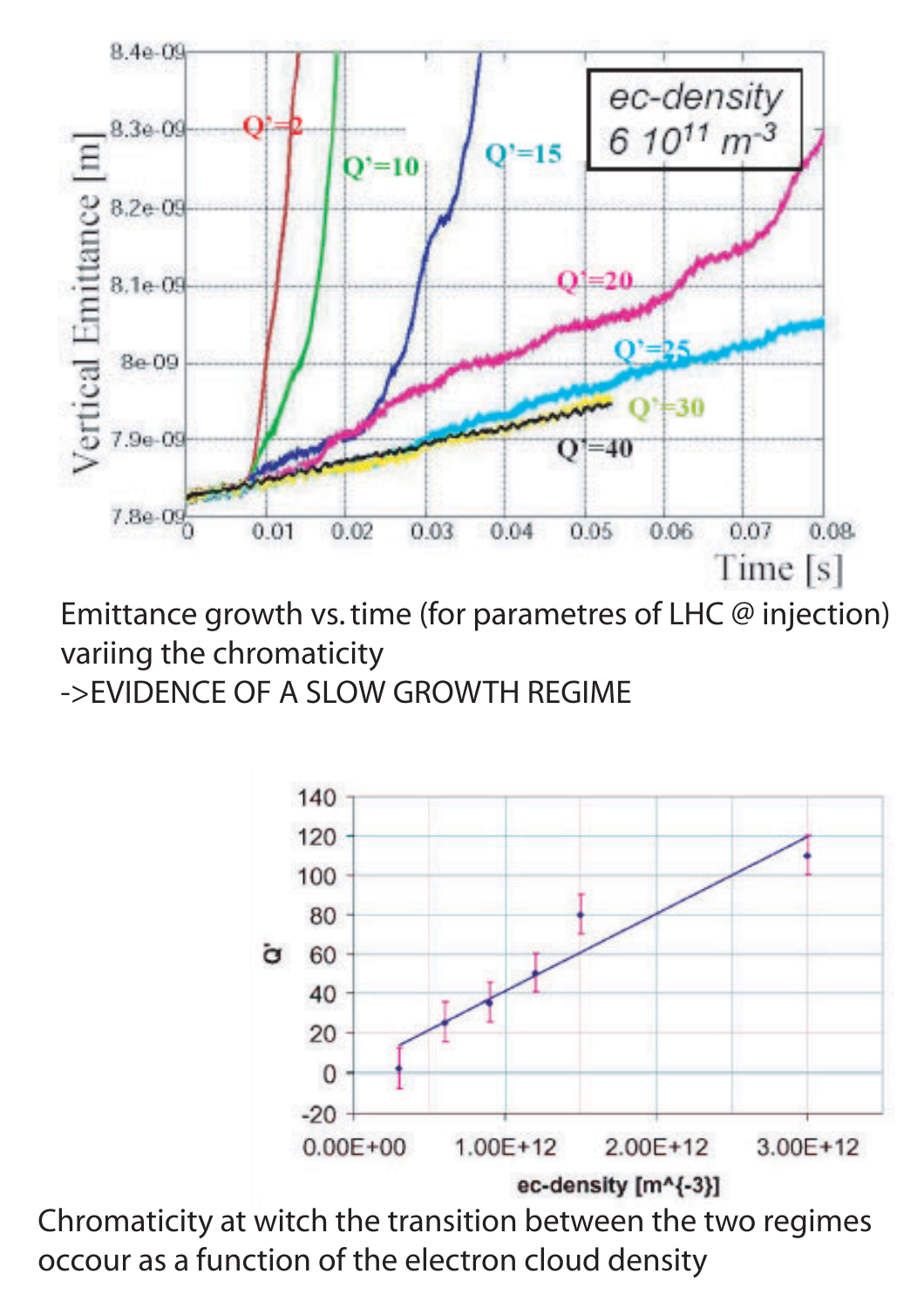## Chromaticity Q'=30, decreasing electron cloud density below the threshold

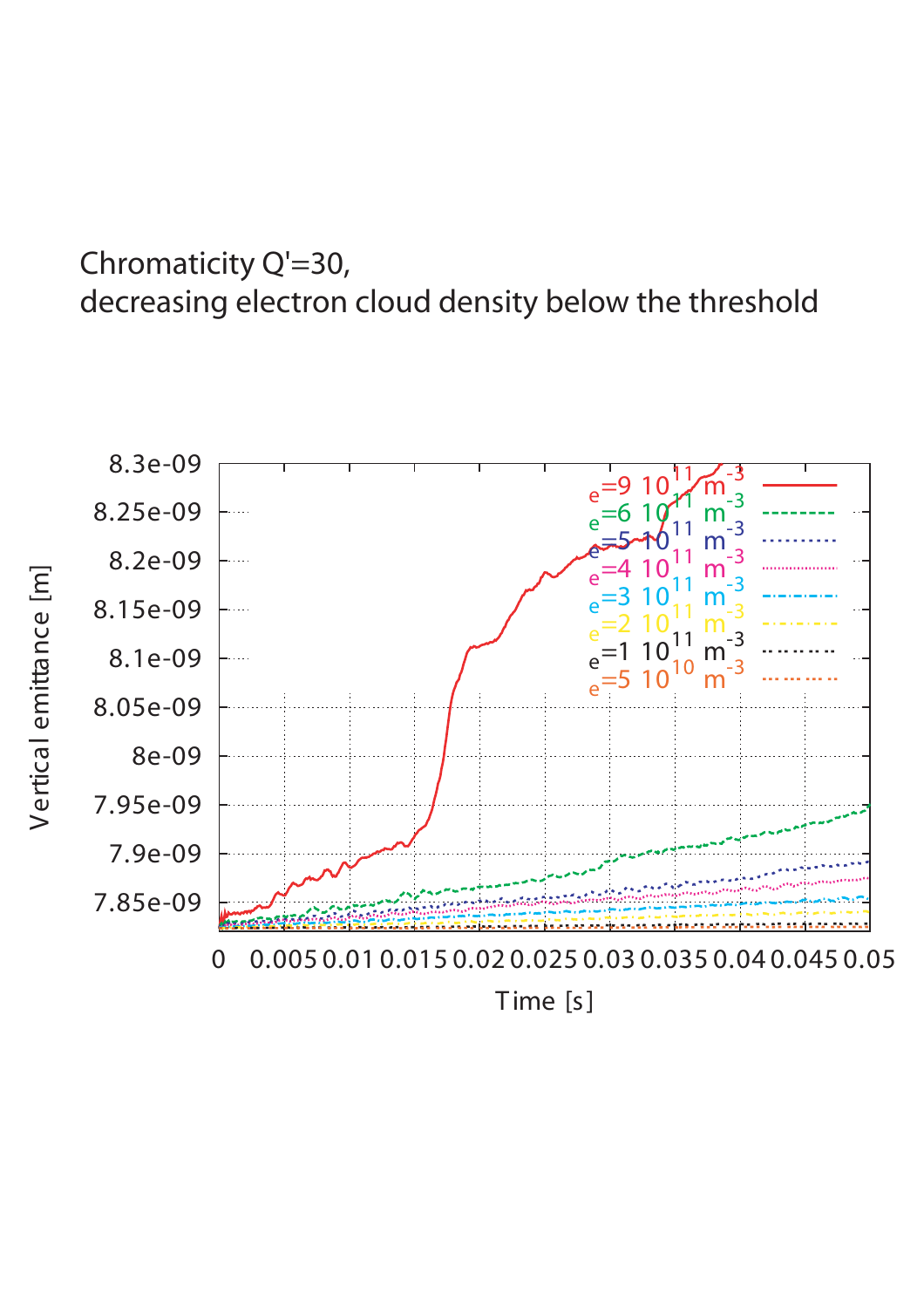